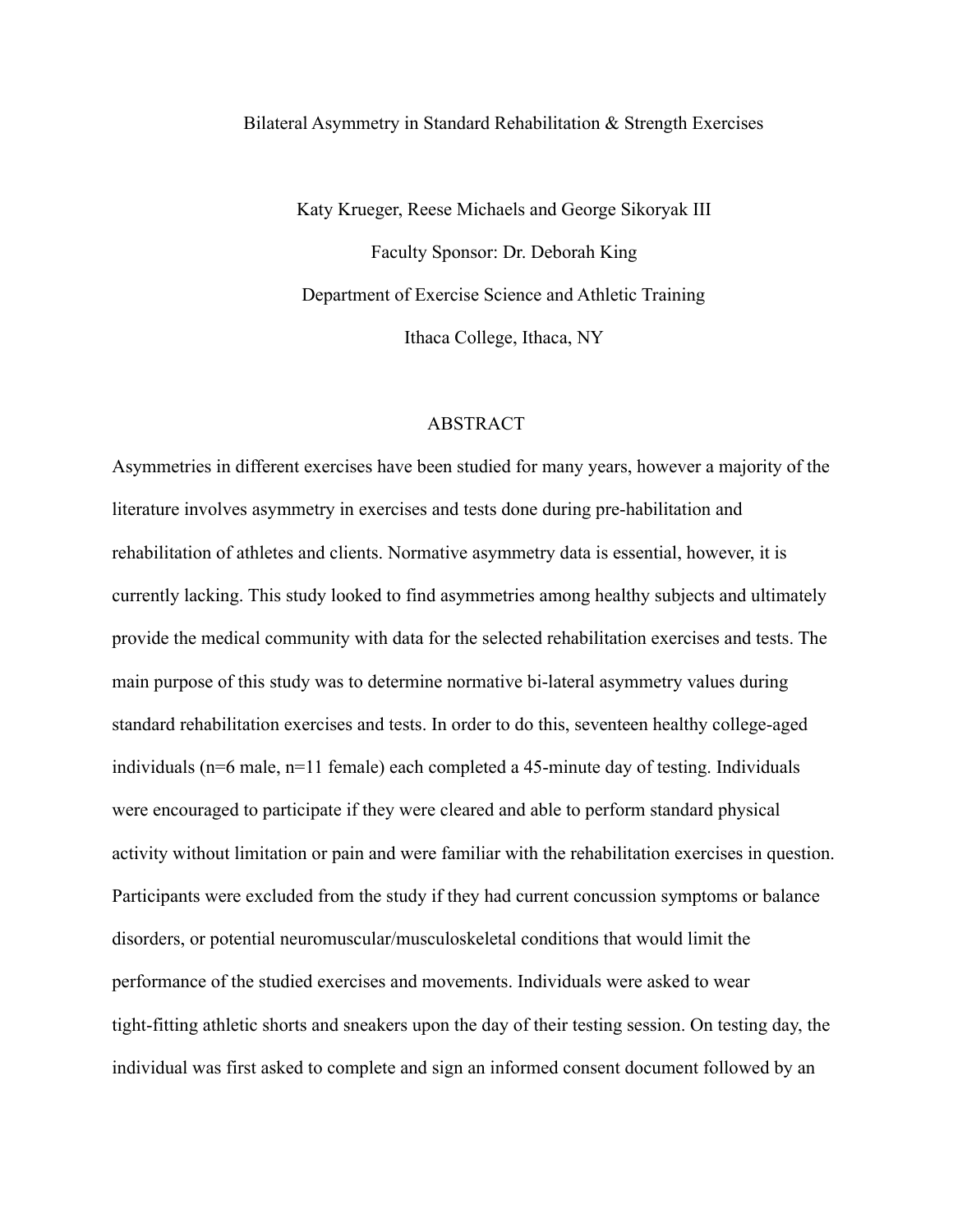injury history form to inform the researcher of any recent musculoskeletal injuries, surgeries resulting from injury, and diseases. Once it was determined that the individual was cleared to participate, the participant was asked to complete a physical activity form to inform the researchers of their activity and walking habits during the past week. During form completion, the investigators calibrated the motion capture system (VICON) along with AMTI force plates. Following form completion, the participant was asked to complete three trials of a single-leg weight-bearing lunge test to evaluate dorsiflexion capabilities between extremities, measured at the heel in centimeters. 18 reflective markers were then placed on the participant at the ankle, knee joint, and pelvis, and clusters of 3 reflective markers were pre-wrapped to the participant's lower and upper legs. Following subject calibration in VICON, the participant was asked to perform the following rehabilitation exercises in socks: right and left lunges, right and left single leg step downs, and bodyweight squats. The participant was then asked to put their shoes on for the remainder of the exercises, consisting of right and left single leg hops and standing broad jumps. The investigator demonstrated each movement to the participant to familiarize them with the exercise and allowed them to complete practice trials prior to trials for data collection through motion capture. Participant jump length was measured in meters from the edge of the force plate for the jump trials. Three trials were completed for each exercise and exercise order was altered between participants as well. This study investigated ground reaction forces during a series of standard rehabilitation and strength to determine bilateral asymmetry across the lower extremity, which can then be normalized to distinguish strength differences. The goal of the project was to create a standardized data set to be used in medical and rehabilitation settings that shows expected deviance in lower extremity movements, specifically for individuals returning from injury. The data is expected to be analyzed within the coming weeks, with an emphasis on